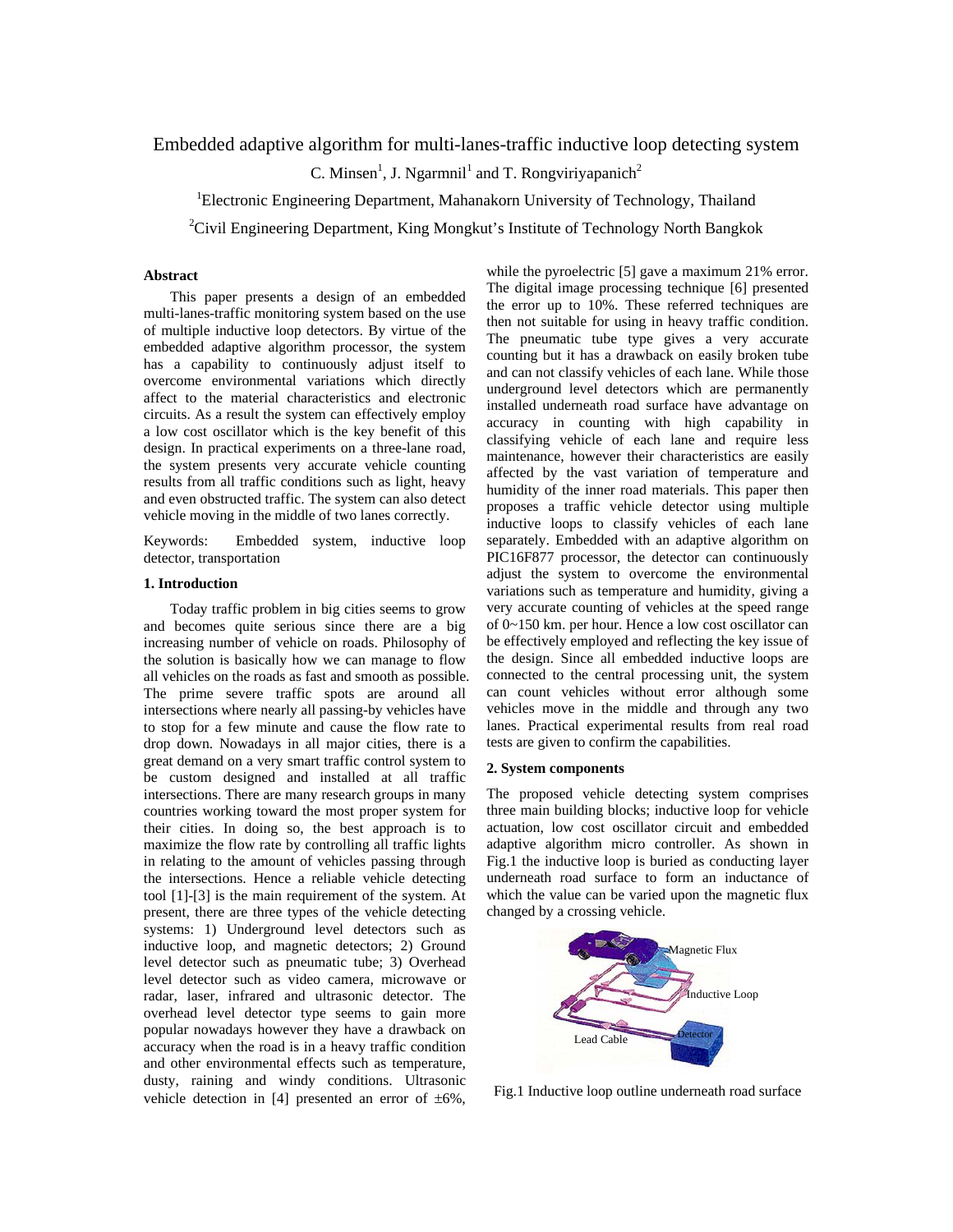Basically the inductance variation is actuated by an existence of vehicle above the inductive loop. The loop must then be designed to match with vehicle types it is needed to detect. The design parameters of the loop are given in (1).

$$
L = \frac{P(t^2 + t)}{4} \tag{1}
$$

where  $L = Inductance (micro Henry)$  $P = Perimeter (Fect)$ 

 $t =$ The number of turns

and the sensitivity of the inductive loop [7], [8] can be derived to

$$
A \approx \frac{V_S}{L_S \times V_H} \tag{2}
$$

where A is the sensitivity of the inductive loop to the detected vehicle;  $V<sub>S</sub>$  denotes the length of the detected vehicle;  $L<sub>S</sub>$  is the length of the inductive loop;  $V<sub>H</sub>$ responds to the height of the detected vehicle. The inductive loop is then connected to a low cost oscillator circuit as shown in Fig.2 where the inductive loop is represented as  $L<sub>3</sub>$ . The oscillator generates a signal with a frequency given by (3)

$$
\omega_o \approx \frac{1}{L_3} \left( \frac{C_1 + C_2}{C_1 C_2} + \frac{L_3}{C_1 C_2 r_o (r_{bb} + r_{be})} \right)
$$
  

$$
fo = \frac{1}{2\pi \sqrt{L_3 \frac{C_1 C_2}{C_1 + C_2}}}
$$
(3)

where  $r_{bb}$  and  $r_{be}$  are the small parameter of the transistor, then the oscillating condition can be derived in (4).

$$
g_m \approx \omega_o^2 C_1 C_2 L_3 \left( \frac{R_3}{L_3} + \frac{1}{C_1 (r_{bb} + r_{be})} + \frac{1}{C_1 r_o} \right) (4)
$$



Fig.2 Low cost oscillator

 In this design, we have set the design parameters of the loop to 6×6 square Feet having the inductance in the range of 50μH – 1mH which corresponds to the oscillation frequency in the range of 1kHz – 100kHz. When a vehicle passes across the inductive loop the signal frequency is varied accordingly. The variation of the oscillation signal is monitored by the embedded system to determine the counting and other various information of the vehicle such as the size and speed range of the car. As the aforementioned that the use of low cost oscillator is the key issue of the design here, we express that an expensive high quality oscillator can not be employed alone without the digital assistance anyway since there is such a vast variation of the environment effects in this applications. Then if there is a capable digital assistance part in the system, only a low cost oscillator like in Fig.2 is enough to allow the embedded processor to operate the system efficiently.





Fig.4 System diagram for 8-lanes traffic

 The embedded micro controller part is shown in Fig.3 as part of the inductive loop detecting system which is employed in each traffic lane. Then all the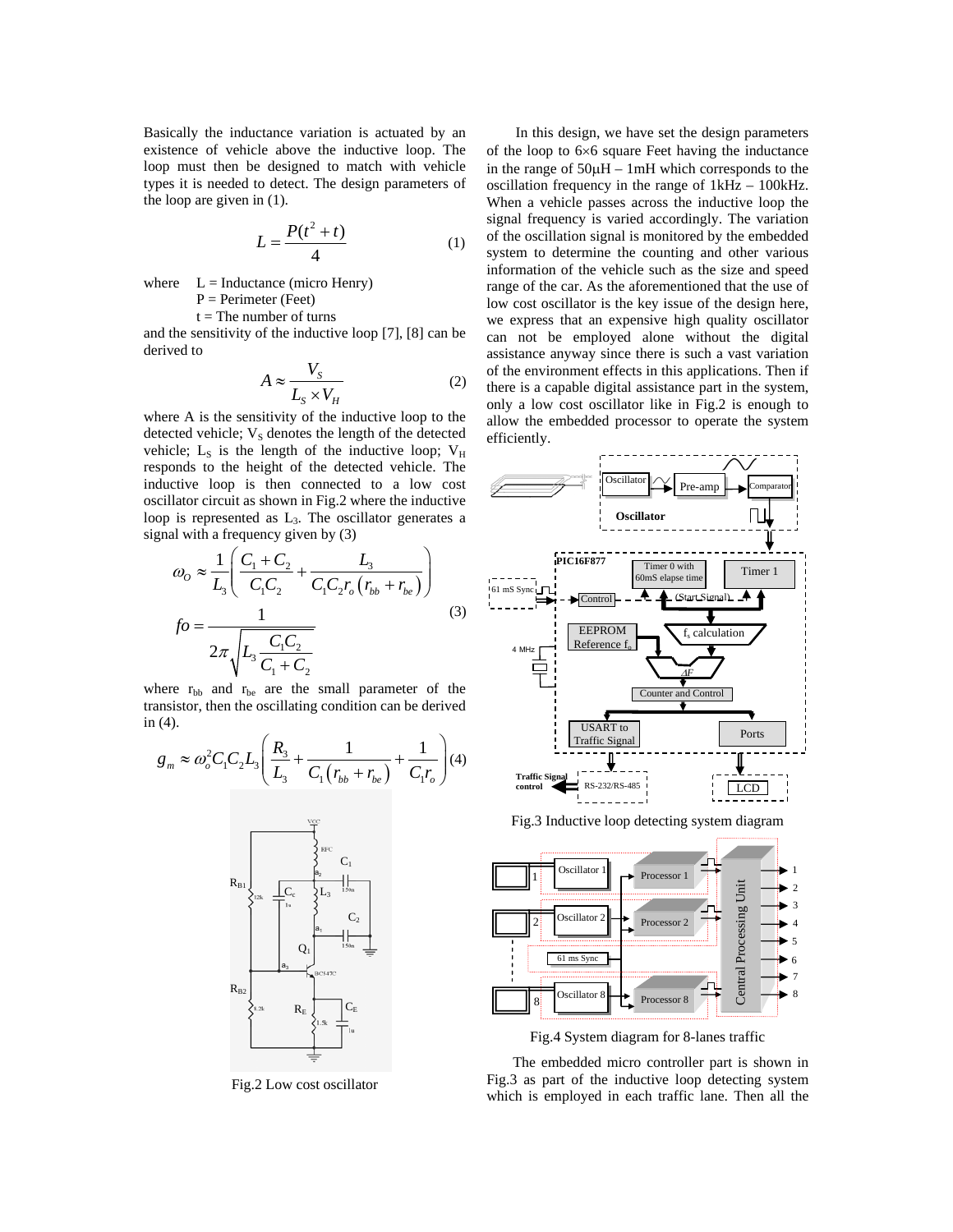loop detecting parts of all traffic lanes will be connected to the central processing unit which normally situates at the junction box of a traffic light intersection. The main task to the local-lane loop detectors is to detect an existence of a vehicle moving through the lane. However, since there are some vehicles moving across two consecutive lanes the central processing unit performs the task to determine if the vehicle existing in the two lanes is the same one or not. The counting results are then solid and respond to the actual number of vehicle on the road.

### **3. Adaptive algorithm**

 The system is designed to detect vehicle at speed in the range of 0-150 km per hour which corresponds to the counting of the oscillation pulse within 60mS sampling window. In other words, the oscillation signal originated by the oscillator as a result of the vehicle actuation will be monitored in every 60mS.



Fig.5 Flow chart of local-lane loop detector

From fig.5, it is seen that the pulse counting of each 60mS will be saved as the reference frequency which will be used to compare with the count result of the next consecutive 60mS. If there is a significant change in the count between the two consecutive sampling windows, the detector determine that there is a vehicle crossing the loop. Regarding to the variation of the oscillation frequency as a result of the environment and a parking car on the loop of the leftmost lane, the detector must be able to detect the situations and then update the reference count in order to be compared with the sampling window count effectively. From the environment effect, the signal frequency normally changes slowly within much less than 1 percent in the range of 60mS and between the consecutive sampling windows. However, the reference count can be as high as 30 percents different between the morning, the noon and the evening time. Regarding to a parking vehicle above a loop unintentionally, the signal frequency change dramatically at the first few sampling windows but the slope of the change will come to zero soon after a few windows. The detector must detect this situation and update the reference counting number in order that there is no repetitive count on the same vehicle mistakenly.



Fig.6 Flow chart of the central processing unit to detect straddle vehicles

From Fig.6, it is the flowchart of the central processing unit which monitors signal different from all detector loops to determine if there is a mistaken count occurring when one vehicle moves across to two consecutive lanes unintentionally. The central processing unit must be able to detect and collect a correct count only. Since all the local loop start counting at the same time stamp as a result of a